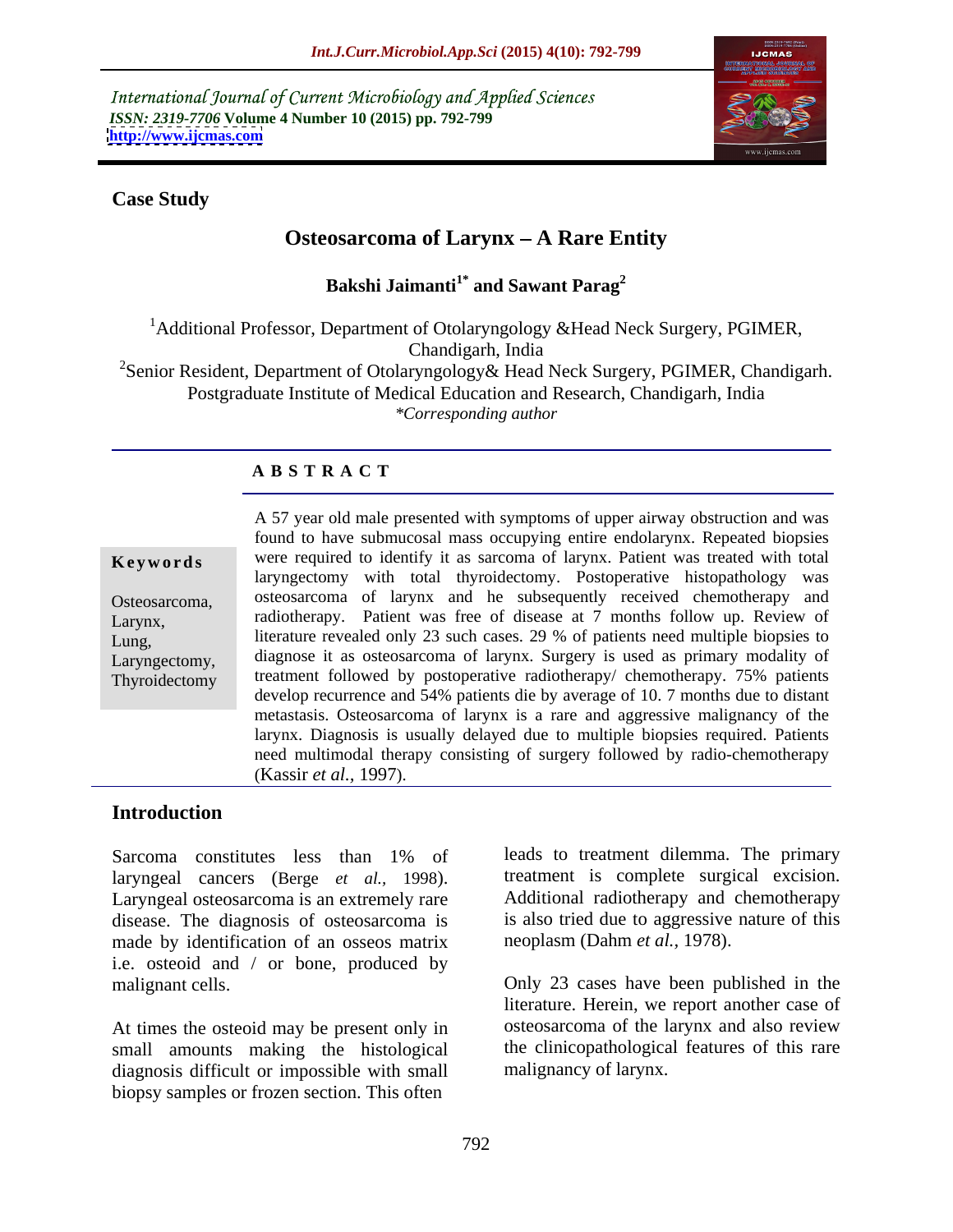care hospital with respiratory difficulty for 1 subglottis causing marked luminal laryngeal inlet completely and the vocal

Patient was in biphasic stridor. Patient tracheoesophageal puncture and voice immediately underwent emergency prosthesis insertion under general tracheostomy under local anaesthesia. On anaesthesia. Laryngeal specimen showed a subsequent detailed clinical evaluation dirty grey ulceroproliferative growth filling patient was found to have history of the whole endolarynx arising from bilateral hoarseness of voice for 10 months. Also false cord, true cords, arytenoids, minimal difficulty in swallowing solids for interarytenoid area. subslottis and trachea minimal difficulty in swallowing solids for interarytenoid area, subglottis and trachea preceding 2 months was present. Patient was till second tracheal ring. Thyroid and cricoid a non-smoker, non-alcoholic and had no cartilage were involved grossly by the mass. other addictions or prior radiation exposure. However thyroid gland was found to be On examination patient had diffuse widening of laryngeal framework. No cervical lymphadenopathy was present. Patient had undergone laryngoscopy found on right tracheoesophageal groove evaluation and biopsy of mass under general anaesthesia twice previously. postoperative complications. Histopathology Histopathology of second biopsy had been reported as benign fibromyxoid tumour. Review of these histopathology slides was done in the tertiary care hospital. It was was subsequenced as suppositive of angiomy xoma. Chemotherapy reported as suggestive of angiomyxoma. The example energy with cisplating and

general anaesthesia. It revealed a growth involving laryngeal surface of epiglottis, bilateral false cords, and bilateral arytenoids. The growth filled the endolarynx

On retrograde endoscopy via tracheostoma the growth was found to be reaching inferiorly up to the level of upper end of stoma. The histopathology was reported as sarcoma -not otherwise specified. MRI

**Case presentation** scanning of the neck showed a well defined A 57 year old male presented to a tertiary laryngeal lumen in supraglottis, glottis and month and noisy breathing for 4 days. On compromise. Vocal cords were not seen attempting indirect laryngoscopy separately from lesion. No evidence of examination patient was found to have dirty, extralaryngeal extension was seen (Figure greyish, slough covered mass occupying the 1). USG abdomen and X ray chest were cords could not be identified separately from preoperative diagnosis of sarcoma of larynx the mass. patient underwent total laryngectomy with heterogeneously enhancing mass filling the subglottis causing marked luminal found to be normal. Thus with a total thyroidectomy with primary prosthesis insertion under general false cord, true cords, arytenoids, grossly normal.

In the tertiary care hospital he underwent radiotherapy to neck. The patient was free of laryngoscopic evaluation and biopsy under disease at 24 months postoperatively and Few subcentimetric lymph nodes were largest measuring 1 x1 cm. There were no report diagnosed it as osteogenic sarcoma of larynx with all margins of resection found to be free of tumour (Figure 2 & 3). Patient was subsequently given 3 cycles of chemotherapy with cisplatin and Adriamycin, followed by 66 grays of doing well.

### **Discussion**

Osteosarcoma of larynx was first described<br>
completely. in 1942 by Jackson *et al.* (2002). It can primarily arise in larynx or may metastasize to larynx from osteosarcoma elsewhere in body. Primary Osteosarcoma of larynx is a rare entity with only 23 cases being reported in literature till date (Kassir *et al.,* 1997).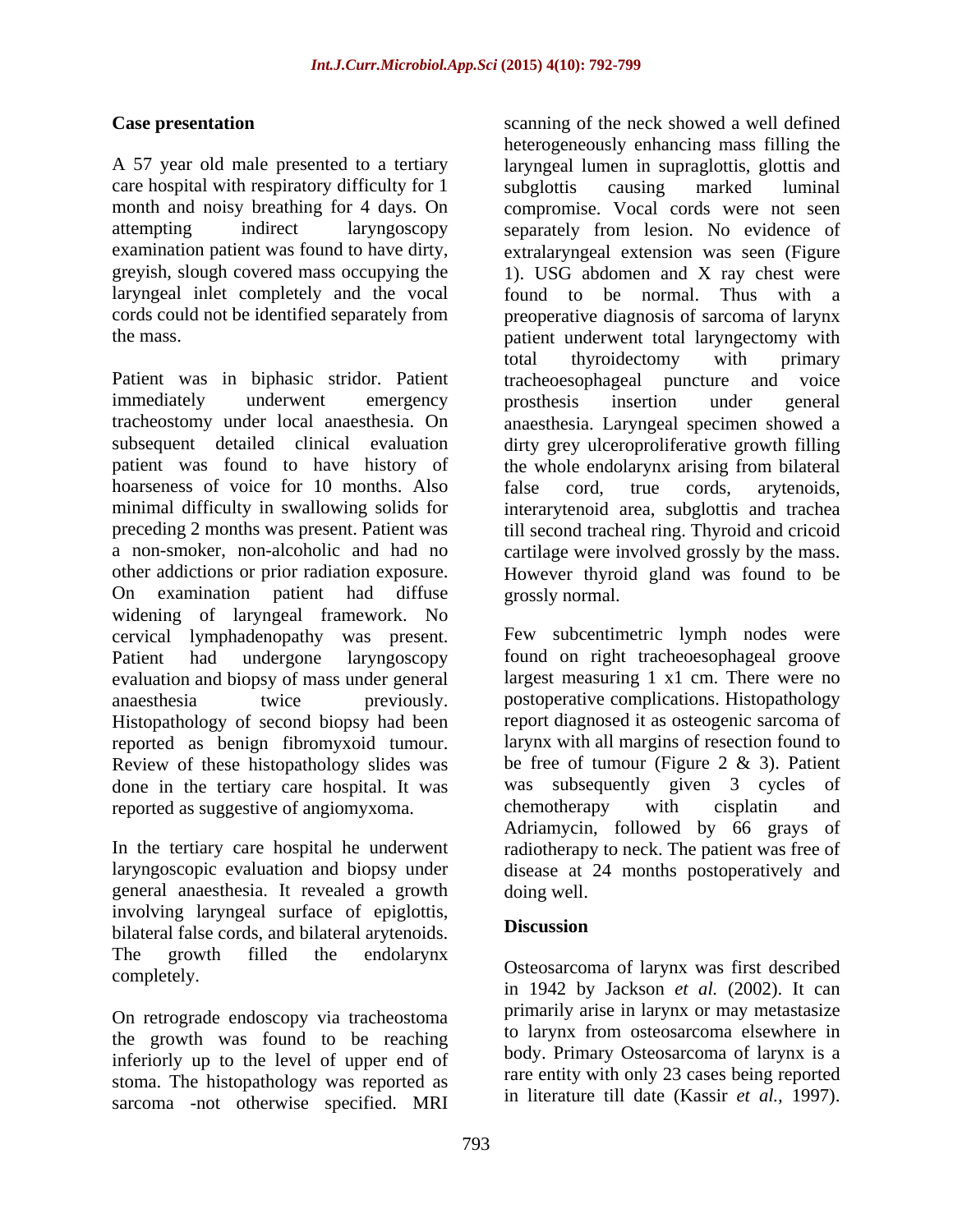Summary of the cases is shown in the table.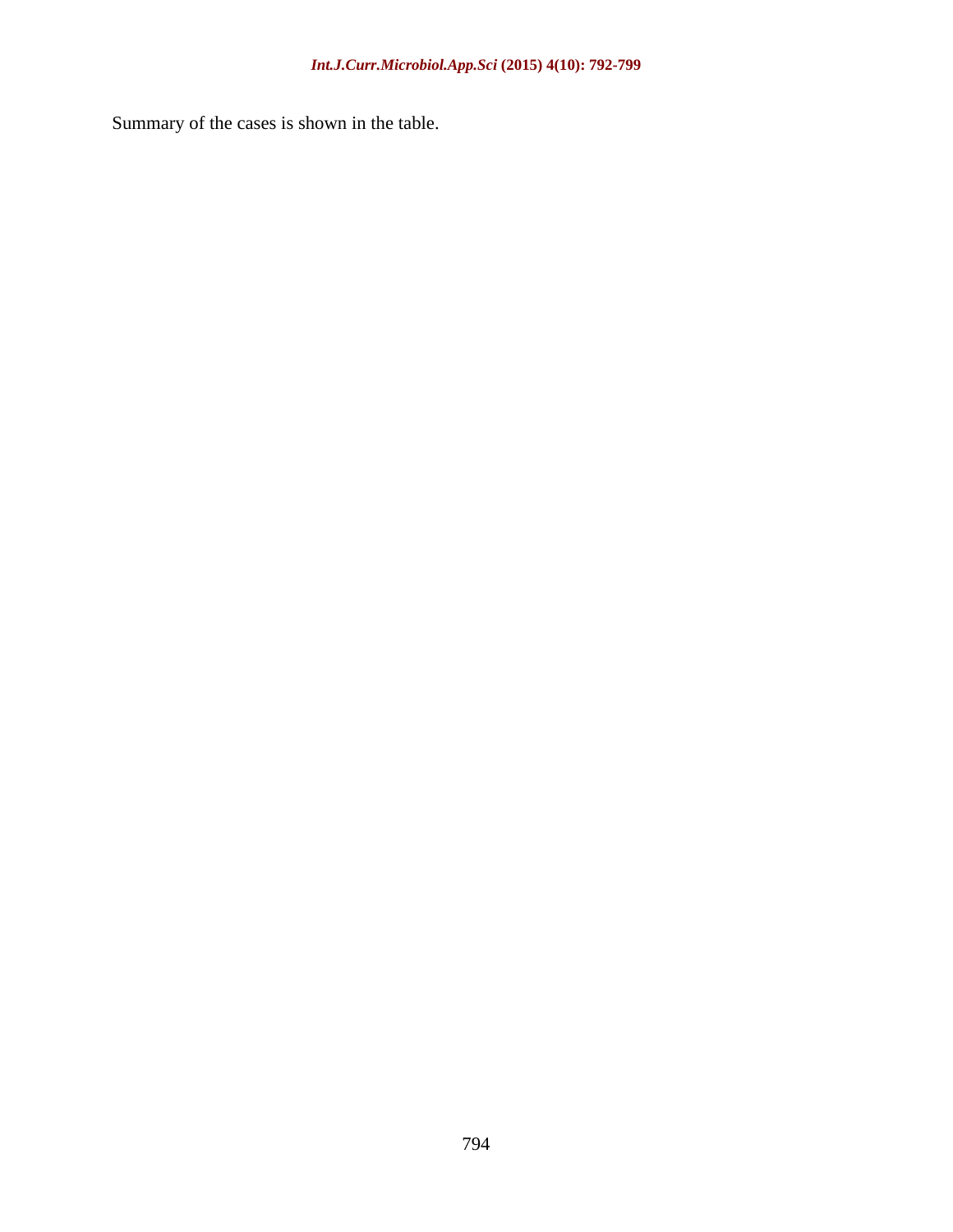| <b>AUTHOR</b>         |          | AGE/ PAST<br>SEX   HISTORY                                                                          | NO. OF TREATMENT                                                                                                                                                                                              | RECURRENCE   OUTCOME                                              |                                     |
|-----------------------|----------|-----------------------------------------------------------------------------------------------------|---------------------------------------------------------------------------------------------------------------------------------------------------------------------------------------------------------------|-------------------------------------------------------------------|-------------------------------------|
| Sheen et al           |          | $\sqrt{56/M}$ RT 32 years<br>for<br>prior                                                           | <b>TL</b>                                                                                                                                                                                                     | recurrence<br>months,                                             | Death at 21<br>months               |
|                       |          | nasopharyngeal<br>ca, RT 16 years<br>for<br>prior                                                   |                                                                                                                                                                                                               |                                                                   | locally<br>extensive<br>disease     |
| Sanaat et al          |          | gingival ca<br>$71/M$ Smoking<br>$30 \mid 1$                                                        | $\vert$ TL                                                                                                                                                                                                    | multiple osseous, death at 1                                      |                                     |
|                       |          | pack yrs                                                                                            |                                                                                                                                                                                                               | $\lvert \text{lung} \rvert$ metastasis vear due to<br>at 8 months | bone, pulm<br>mets                  |
| Dahm et al            |          | $79/M$ Smoking<br>$40 \mid 4$<br>pack yrs                                                           | $\vert$ TL                                                                                                                                                                                                    | disseminated<br>lung metastasis months<br>at 2 months,            | death at 3                          |
| Mottola et al         | $56/M$ - |                                                                                                     | TL+Chemotherapy<br>(ifosfamide, farmaru   months,<br>bicina)                                                                                                                                                  | lung metastasis $3 \mid \overline{death} \quad at \quad 3$        | months                              |
| Athre et al           |          | $\sqrt{69/F}$ Smoking<br>, Multiple<br>Chemoradiother<br>apy 4.5yrs prior<br>for supraglottic<br>Ca | $TL+$<br>thyroidectomy+<br>total pharyngectomy<br>with gastric pull up                                                                                                                                        | total lung metastasis death<br>+ 10 months, months                | 10                                  |
| Gorenstein et al      | 75/M     |                                                                                                     | Wide<br>laryngectomy<br>+radical<br>dissection                                                                                                                                                                | field regional<br>distant<br>neck metastasis                      | and death at 14<br>months           |
| Topalogu et al        |          | 80/M Smoking<br>35 1<br>years                                                                       | Extended TLI                                                                                                                                                                                                  |                                                                   | disease free<br>months              |
| Berge et al           | $60/F$ - | $\vert 2 \vert$                                                                                     | <b>Excision</b> of cricoid<br>and<br>mass<br>reconstruction with<br>tracheal<br>advancement, later<br>completion<br>on<br>  laryngectomy with<br>bilateral selective<br>neck dissection +<br>hemithyroidctomy |                                                                   | disease free<br>44<br>at.<br>months |
| Murat<br>Ulusan et al |          | $59/M$ Smoking +,<br>RT 5 years prior<br>for Ca in situ                                             | $795$ TL and subtotal<br>thyroidectomy                                                                                                                                                                        |                                                                   | disease free<br>at 8 years          |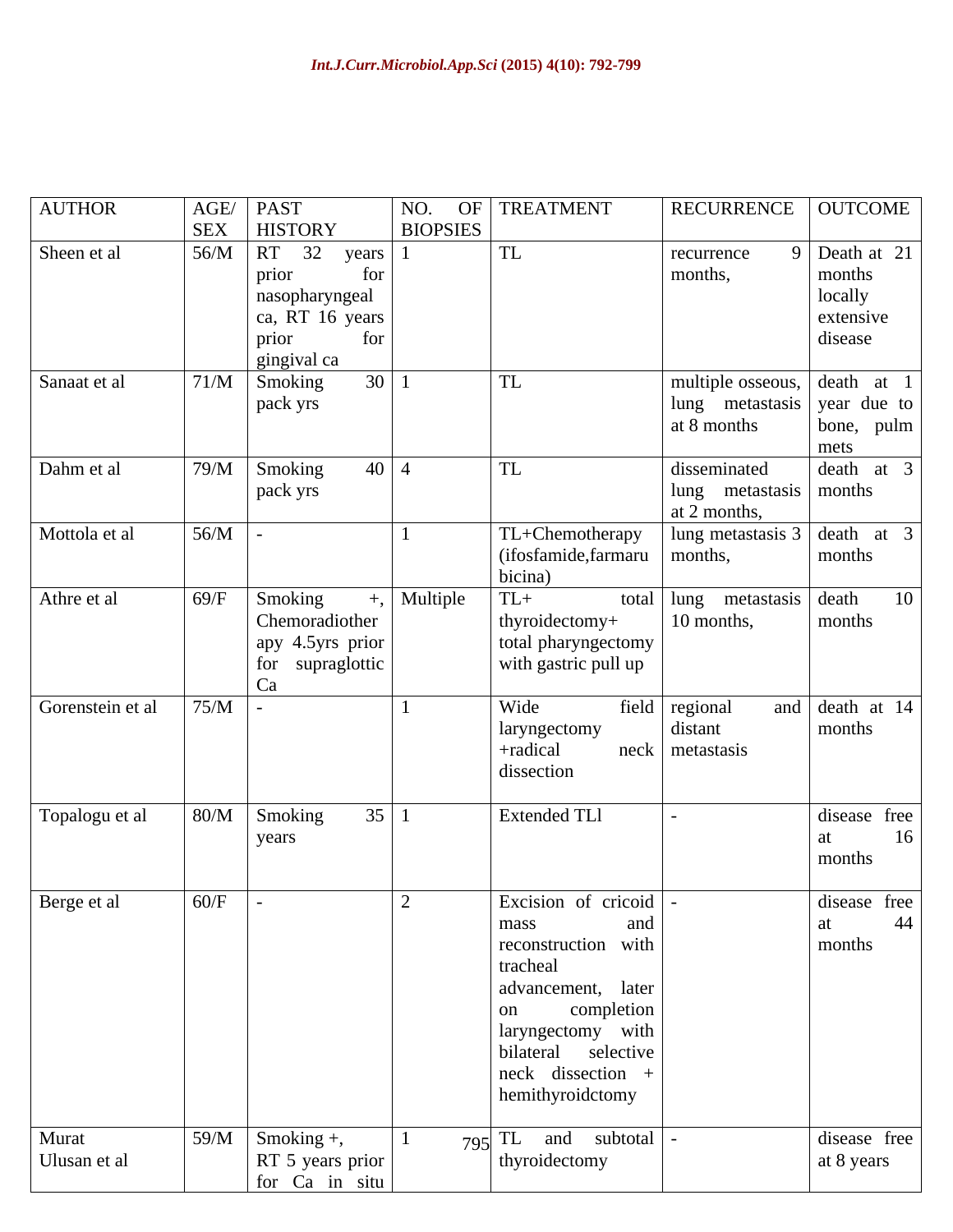|                      |                                             | true cords                                                        |               |                                                                                                                                                           |                                                                                           |                                                                       |
|----------------------|---------------------------------------------|-------------------------------------------------------------------|---------------|-----------------------------------------------------------------------------------------------------------------------------------------------------------|-------------------------------------------------------------------------------------------|-----------------------------------------------------------------------|
| Morley et al         | 62/M                                        |                                                                   |               | Subtotal<br>laryngectomy<br>  radiotherapy 42 Gy   tracheostomy 2                                                                                         | Invasion<br>$\lceil$ lower border of months<br>weeks<br>postoperatively                   | of $death$                                                            |
| Arslan et al         | 69/M                                        |                                                                   | Multiple      | $\overline{\text{TL}},$<br>Chemotherapy for enlarged lymph<br>locoregional<br>recurrence                                                                  | neck<br>nodes 5 months<br>postoperatively,<br>lung metastasis                             | tumor, DNA                                                            |
| Rydzewski et al      | <b>DNA</b> Past history of Multiple         | tuberculosis                                                      |               | $\overline{\text{TL}},$<br>Criles operation for   lymph nodes at 5<br>locoregional<br>recurrence,<br>Chemotherapy for<br>lung metastasis                  | $\sqrt{\frac{1}{N}}$ neck tumor and $\sqrt{\frac{1}{N}}$<br>lung<br>months,<br>metastasis |                                                                       |
| Rossi et al          | $68/M$ Smoking                              | pack yrs                                                          | $15$ Multiple | <b>Wide</b><br>  laryngectomy with   pulmonary<br>  thyroid lobectomy   metastasis,<br>$+RT$                                                              | field pleural effusion, Death at 3                                                        | months                                                                |
| Myssiorek et al      | 47/M                                        |                                                                   | Multiple      | $TL+RT+$<br>Chemotherapy                                                                                                                                  | Bone and lung Death at 1<br>metastasis                                                    | year                                                                  |
| Van Laer<br>CG et al | $\sqrt{75/M}$   Osteosarcoma<br>arose<br>of | by<br>dedifferentiation<br>chondrosarcoma<br>cricoid<br>cartilage |               | $\boxed{\text{TL}}$ +chemotherapy, $\boxed{\text{recurrence}}$<br>RT for soft tissue soft tissues of<br>$\vert$ recurrence in neck $\vert$ neck 13 months | later                                                                                     | $in$ DNA                                                              |
| Pinsolle et al       | 65/M                                        |                                                                   |               | Thyrotomy<br>  tumor resection + $ $ month,<br>tracheostomy $+RT$ ,<br>nodule<br>skin<br>for<br>resection<br>recurrence                                   | with recurrence                                                                           | free<br>$\int$ disease 60 <sup><math>\parallel</math></sup><br>months |
| Remagen et al        | 65/M                                        |                                                                   |               | RT 4500 gy,<br>$\vert$ 4000gy after 1 year $\vert$ 1 year<br>for recurrence                                                                               | recurrence after $\int$ dna                                                               |                                                                       |
| Suchatlampong        | 67/M                                        |                                                                   |               | $\vert$ RT 6700 gy to neck $\vert$ -                                                                                                                      |                                                                                           | death after 6                                                         |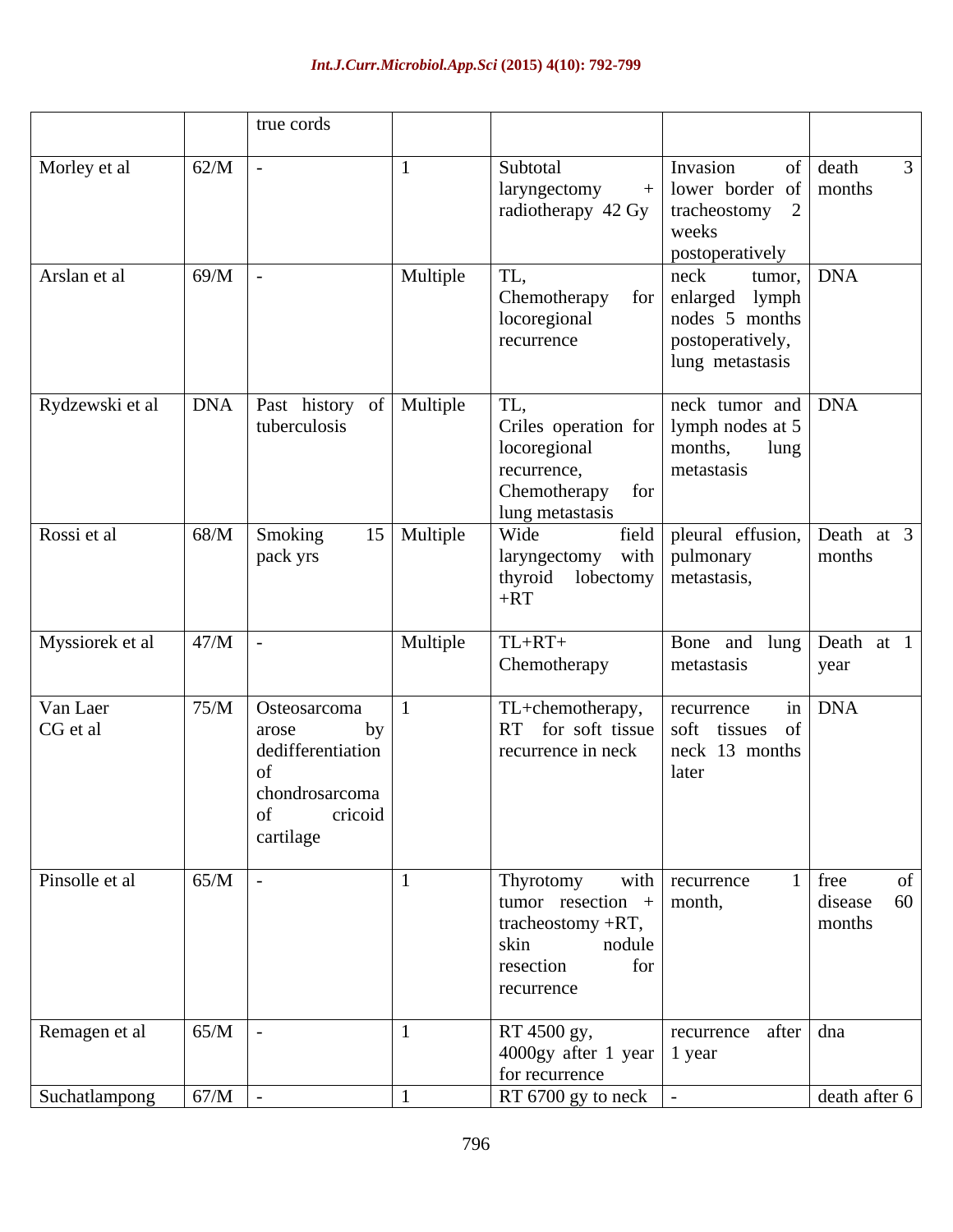| et al          |                                                                                           |                                                        |                                            | months                                                 |
|----------------|-------------------------------------------------------------------------------------------|--------------------------------------------------------|--------------------------------------------|--------------------------------------------------------|
| Haar et al     | 66/M                                                                                      | TL<br>thyroidectomy                                    | with $\vert$ Lung metastasis $\vert$ death | 20<br>months                                           |
| Sprinkle et al | $71/M$ -                                                                                  | TL                                                     |                                            | alive free of<br>disease at<br>24 months               |
| Jackson et al  | 51/M                                                                                      | TL                                                     | recurrence<br>months,                      | $3  $ death<br>months with<br>mediatinal<br>metastasis |
| Clerf et al    | $51/M$ -                                                                                  | TL,<br>external $RT$ for $ neck$ ,<br>local recurrence | metastasis                                 | local recurrence, , death 14<br>lung months            |
| Laskin et al   | $\begin{array}{ c c c c c c } \hline \end{array}$ 56/M RT 3 years prior<br>for SCCa larnx | <b>DNA</b>                                             | <b>DNA</b>                                 | <b>DNA</b>                                             |

The review of literature reveals it to have a reported in any of the cases. Expansion of male preponderance with 22 patients being laryngeal framework has been reported in male and only 2 being female. Patients some cases (Athré et al., 2005). usually present in  $6^{th}$  and  $7^{th}$  decade with and  $7<sup>th</sup>$  decade with <sup>th</sup> decade with  $\frac{1}{2}$ average age being 65 years. Youngest age at Seven (29%) of the reported cases needed presentation was 47 years and oldest was

upper airway obstruction. The etiology of chondroradionecrosis, chondroma, atypical osteosarcoma of larynx is unknown. Only 6(25%) of the reported cases mentioned a exulcerans in some of these case reports positive history of smoking. Four (16%) of requiring repeat biopsies and IHC to finally the cases had a past history of radiotherapy characterise it as osteosarcoma of larynx. to neck, 3 of which were for squamous cell Thus the diagnosis is usually delayed due to carcinoma of larynx and 1 was for multiple biopsies required and rarity of this carcinoma of nasopharynx. Latent period of developing osteosarcoma larynx following extension and compromises the airway. positive for vimentin and alpha

Cervical lymphadenopathy has not been

80years (Rossi *et al.*, 1998). Characterise it as a sarcoma. The initial<br>biopsies have been reported as pyogenic<br>Patients usually present with symptoms of granuloma, mesenchymal neoplasia, some cases (Athré *et al.*, 2005).<br>Seven (29%) of the reported cases needed multiple biopsies of the laryngeal mass to characterise it as a sarcoma. The initial biopsies have been reported as pyogenic granuloma, mesenchymal neoplasia, chondroblastoma and angioleiomyoma neoplasm in larynx.

radiotherapy varied from 3 years to 32 years Histopathologic features which suggested (Topaloglu *et al.,* 2004). On physical the diagnosis of osteosarcoma of larynx examination osteosarcoma is reported as a consisted of spindle and stellate cells in laryngeal submucosal mass at glottic level loose whorled reticular matrix, eosinophillic filling the endolarynx. This submucosal hyaline material (osteoid), large sinusoidal mass has subglottic and or supraglottic spaces, giant cells and osteoclasts. IHC was positive for vimentin and antitrypsin, and negative for desmin, S100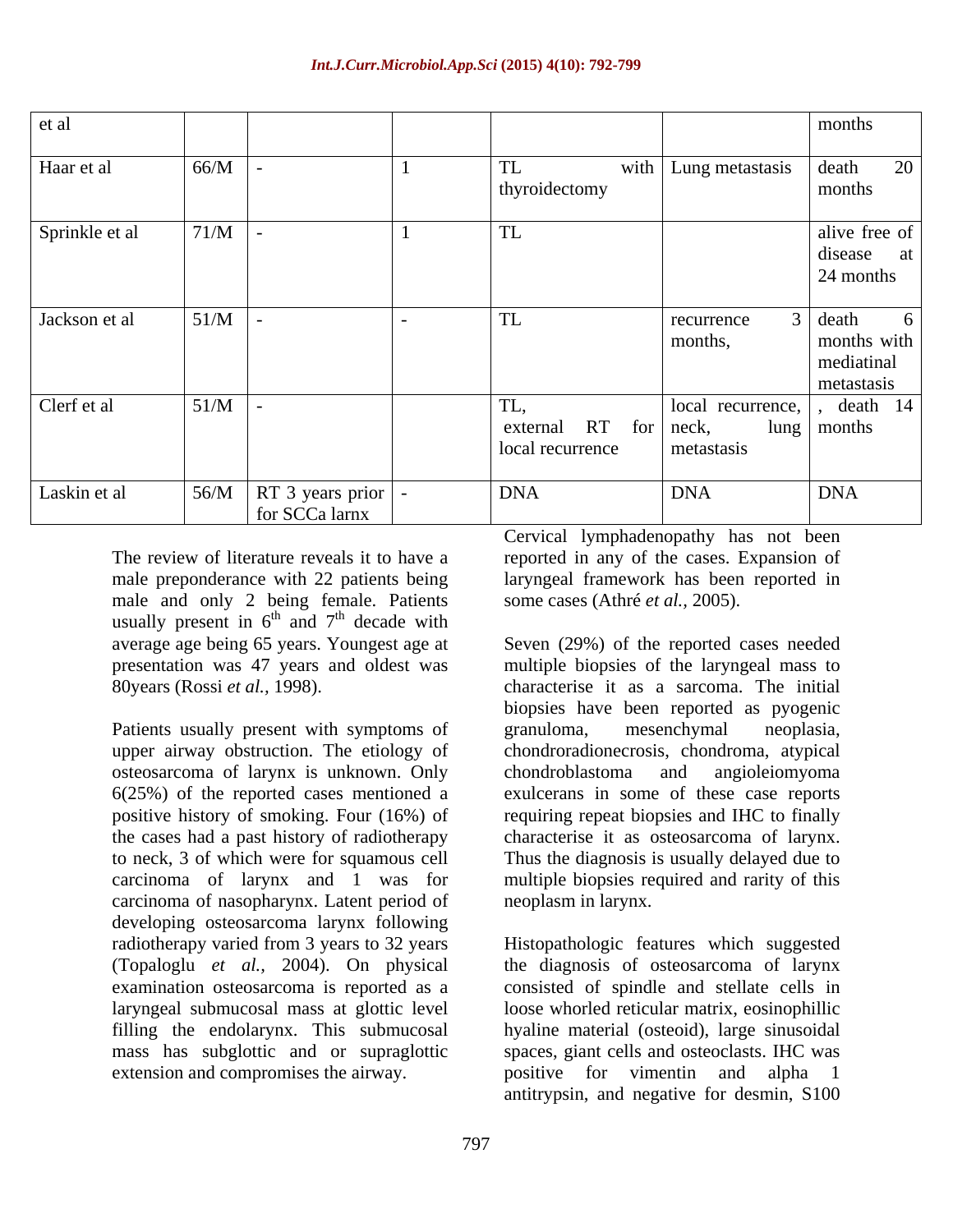Various radiologic features in these cases included soft tissue mass obliterating the soft tissue and cartilage, expansile lesion of laryngeal cartilages.

osteosarcoma of larynx which included radiotherapy. 2 of these laryngectomy patients received radiotherapy for local recurrence later. 2 of the 24 patients were

protein and cytokeratin (Esraa Mosalleum *et*  treated only with external radiotherapy. *al.,* 2015). There was no data available on mode of treatment of 1 case report (Arslan *et al.,* 2008; Topaloglu *et al.,* 2004).

laryngeal airway, calcification in laryngeal 18 (75%) of the patients developed Treatment of osteosarcoma is surgery, average of 7.8 months following initial radiation therapy and chemotherapy. The treatment. Earliest recurrence was noted at 2 regimen recommended by COSS group weeks duration. 13 patients who developed includes methotrexate, doxorubicin and recurrence (54.1% of total patients) were cisplatin. 21 patients underwent surgery for reported to be dead at an average of 10.7 either total laryngectomy, extended extensive distant metastasis. There was no laryngectomy, wide field laryngectomy with follow up data available on 5 patients who or without thyroidectomy or neck dissection. developed recurrence. Only 6 (25%) patients 2 of these patients received postoperative were reported to be alive and free of disease chemotherapy, 2 postoperative at a mean follow up time of 41 months. The chemoradiotherapy and 2 postoperative longest follow up was for 8 years (Madrigal which was either local recurrence, bony metastasis, pulmonary metastasis or mediastinal metastasis at an months after initial treatment due to *et al.,* 2002; Giampiero Mottola, 2008).

**Figure.1** CT Scan with contrast. Tumour mass affecting glottic and supraglottic larynx, which involved the thyroid cartilage and the paralaryngeal space with presence of some calcifications



**Figure.2** Histopathology showing large spindle cells in eosinophyllic myxoid matrix with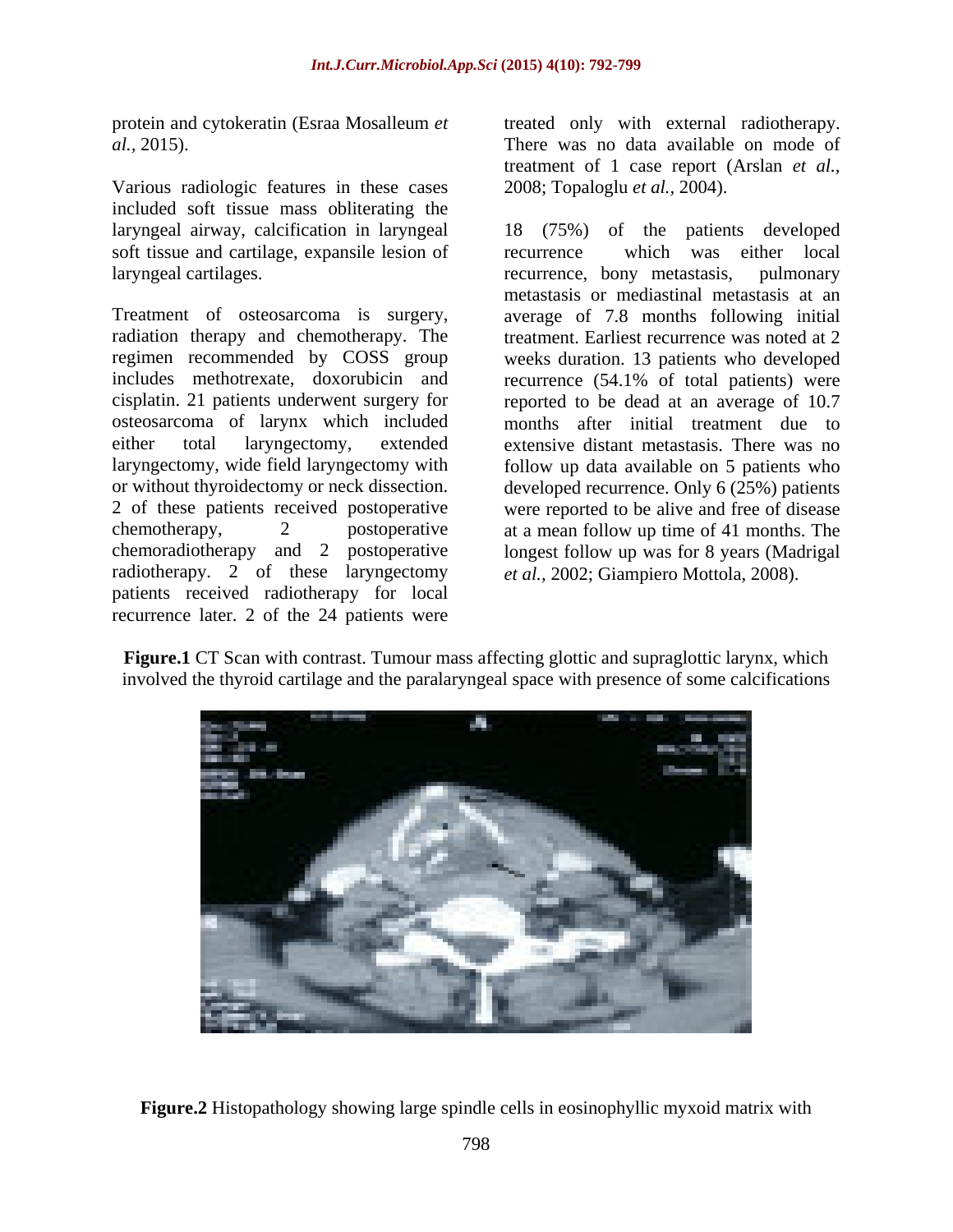

intensely staining large nuclei with abundant chromatin and prominent nucleoli (Hematoxilin-Eosin 10x)

**Figure.3** Photomicrograph of laryngeal osteosarcoma shows a high-grade lesion composed of pleomorphic malignant cells forming osteoid. The tumor cells have large, hyperchromatic, irregular nuclei with a high nucleus-to-cytoplasm ratio and eosinophilic cytoplasm (hematoxylin eosin, original magnification ×400)



**Conclusion Conclusion decade.** It presents with symptoms of upper The present study has presented the 24th mass which may require repeated biopsies case of osteosarcoma of larynx in literature. and IHC for it to be characterised as It is a rare and aggressive malignancy of osteosarcoma. A high degree of suspicion is larynx usually seen in males in  $6<sup>th</sup>$  to 7th required for its early diagnosis. Treatment airway obstruction and has a submucosal